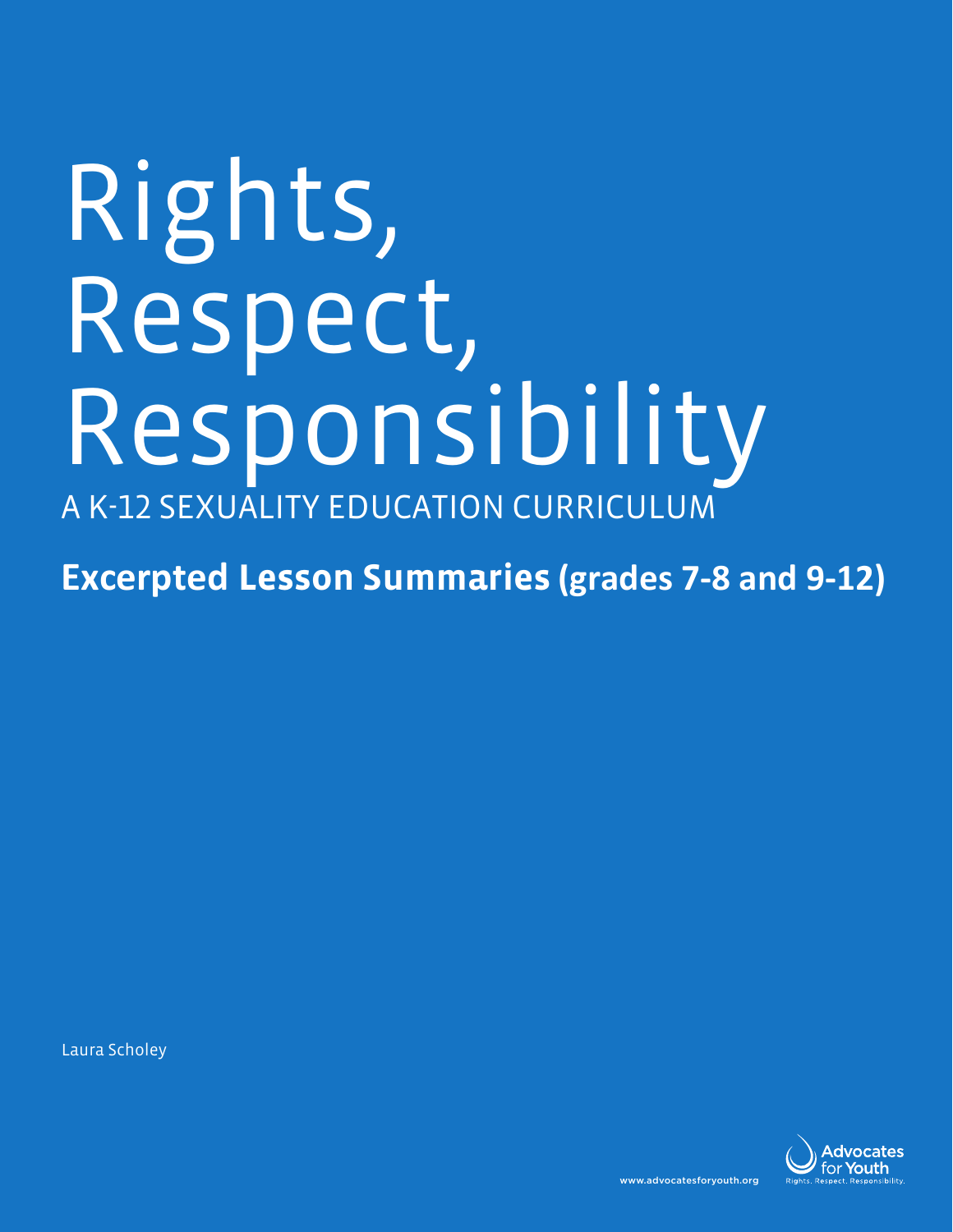# **Table of Contents**

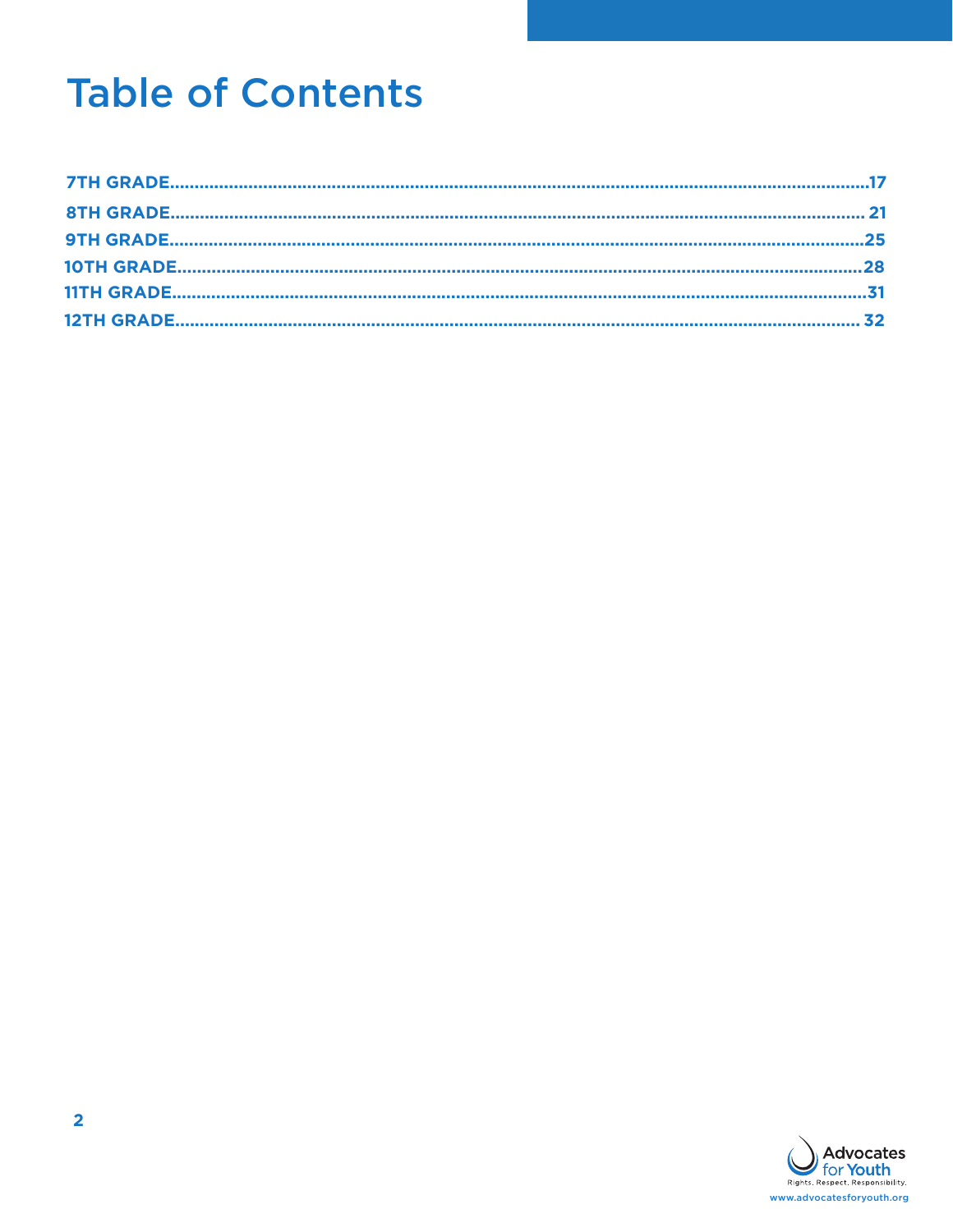### Everybody's Got Parts – Part 1

**NSES ALIGNMENT:**

AP.8.CC.1

**HOMEWORK:** Yes

**TARGET GRADE:** Grade 7 **TARGET** Lesson 1

#### **LESSON SUMMARY:**

This lesson reviews the anatomy of a person assigned female at birth via a worksheet completed in small groups. The teacher then reviews the correct answers using an animated online diagram. The homework is a humorous crossword puzzle involving anatomical terms and func-

### Everybody's Got Parts – Part 2

**NSES ALIGNMENT:**  AP.8.CC.1

**HOMEWORK:** Yes

Lesson 2

### **LESSON SUMMARY:**

This lesson reviews the anatomy of a person assigned male at birth via a worksheet completed in small groups. The teacher then reviews the correct answers using an animated online diagram. The homework is a **TARGET GRADE:** Grade 7 humorous crossword puzzle involving anatomical terms and functions.

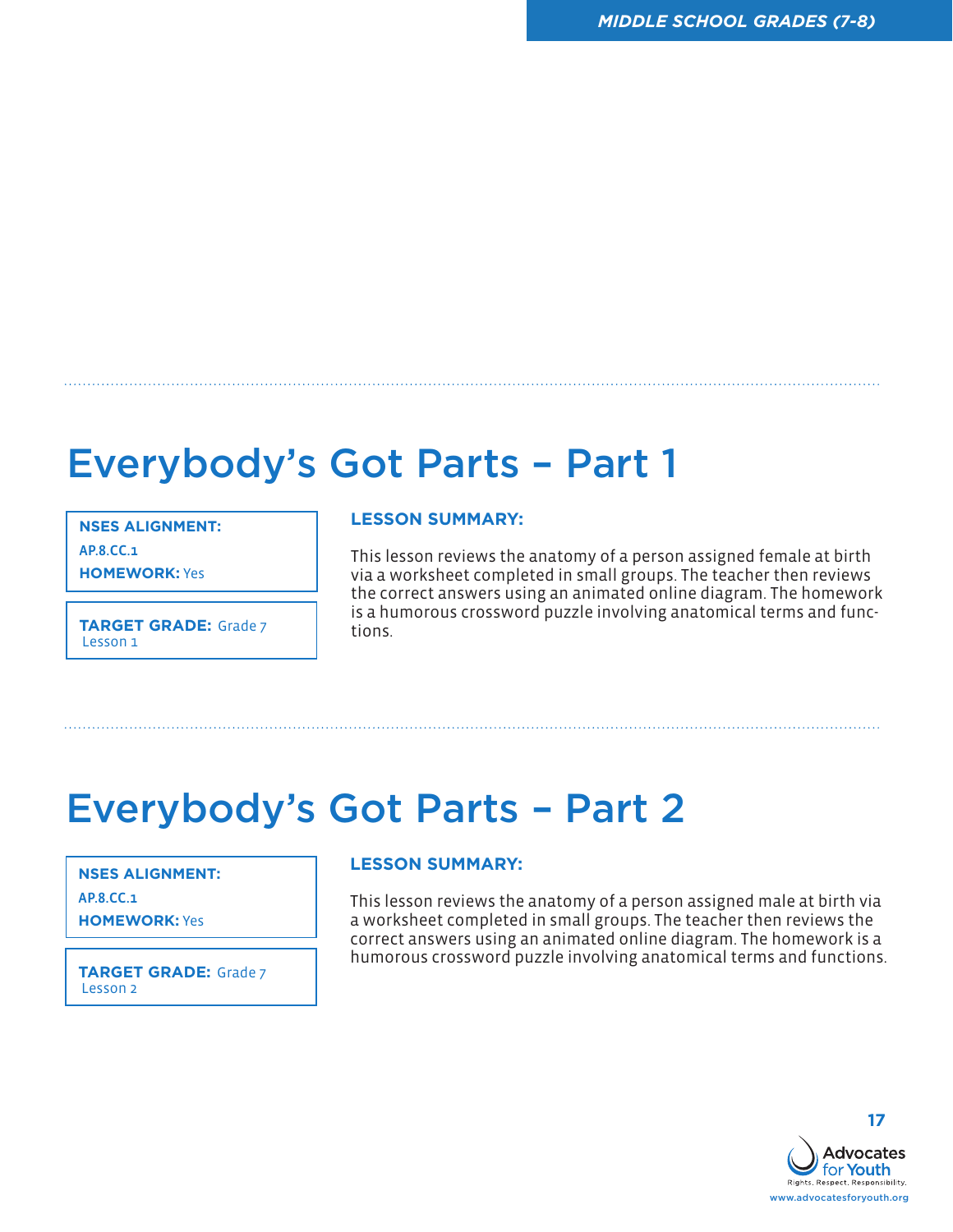### Reproduction Basics

**NSES ALIGNMENT:**  PR.8.CC.1 **HOMEWORK:** Yes

**TARGET GRADE:** Grade 7 Lesson 3

### **LESSON SUMMARY:**

This lesson explains reproduction to students using a PowerPoint presentation and includes a teacher's resource with sample definitions and language that can be used. Students then receive cards and try to arrange themselves in the correct order of a 28-day menstrual cycle showing where sperm would need to be present in order for a pregnancy to occur as well as how methods of contraception can prevent pregnancy. The homework is watching a short video about pregnancy myths and answering questions on a worksheet.

### Great Expectations: Signs and Symptoms of Pregnancy

**NSES ALIGNMENT:** 

PR.8.CC.5 & PR.8.CC.6

**HOMEWORK:** Yes

**TARGET GRADE:** Grade 7 Lesson 4

### **LESSON SUMMARY:**

This lesson reviews the early symptoms of pregnancy by having students match images with the symptoms on a worksheet. The teacher then reviews those symptoms using a teacher's guide and PowerPoint and introduces the concept of prenatal care. The lesson ends by inviting students to submit anonymous questions about pregnancy to be answered in a subsequent class. The homework involves students interviewing a person who has been pregnant, gave birth and became a parent in their life.

### Protecting Your Health: Understanding and Preventing STDs

#### **NSES ALIGNMENT:**

SH.8.CC.1 & SH.8.CC.2 & SH.8.CC.3/ PR.8.CC.3

**HOMEWORK:** Yes

**TARGET GRADE:** Grade 7 **TARGET GRADE:** Grade 7 **TARGET GRADE:** Completing a worksheet. Lesson 5

### **LESSON SUMMARY:**

This lesson has students, in teams, try to determine which STD their group was assigned based on clues posted around the room. Students then compare different sexual behaviors and their risk for transmitting STDs which the teacher processes using a teacher's guide. The homework assignment is to visit a website specifically about HIV/AIDS and

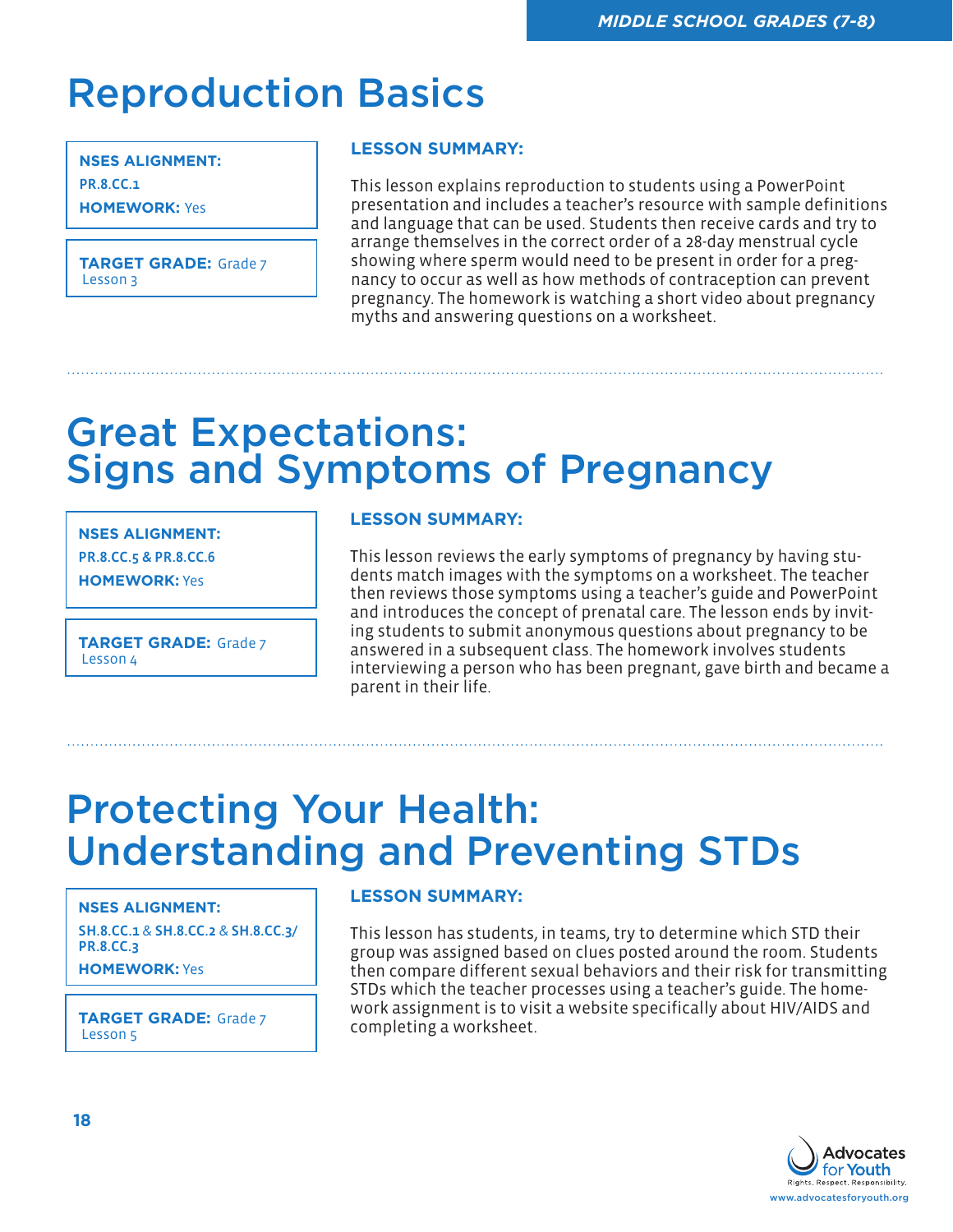# I Am Who I Am

**NSES ALIGNMENT:**  ID.8.CC.1 & ID.8.IC.1

**HOMEWORK:** Yes

### **LESSON SUMMARY:**

This lesson defines sexual orientation and gender identity via a detailed PowerPoint and then students complete a myth vs. fact worksheet individually before comparing responses with a partner. Teachers review the worksheet using the Teacher Answer Key. The homework involves<br>Lesson 6<br>Lesson 6

### Blue is For Boys, Pink is for Girls… Or Are They?

**NSES ALIGNMENT:**  ID.8.INF.1

**HOMEWORK:** Yes

**TARGET GRADE:** Grade 7 Lesson 7

### **LESSON SUMMARY:**

This lesson explores gender by starting with a PowerPoint presentation of typically stereotypical items or hobbies and asks students to reflect on these stereotypes. In pairs, students then brainstorm together as many messages they received about their gender while growing up and analyze the source and reality of whether they are only allowed for one gender. The homework involves reflecting on a scenario in which the gender role stereotypes are reversed.

# Making SMART Choices

### **NSES ALIGNMENT:**

PD.8.DM.1 & PR.8.DM.1 **HOMEWORK:** Yes

**TARGET GRADE:** Grade 7 Lesson 8

### **LESSON SUMMARY:**

This lesson teaches a decision-making model and helps students use it to think through a potential conflict in the school cafeteria. In trios, students they practice applying the model to a scenario involving a couple wanting to have sex. The teacher processes the reporting back of each scenario and then connects it to how different it was when their parents/caregivers were making these decisions and introduces the homework.



**19**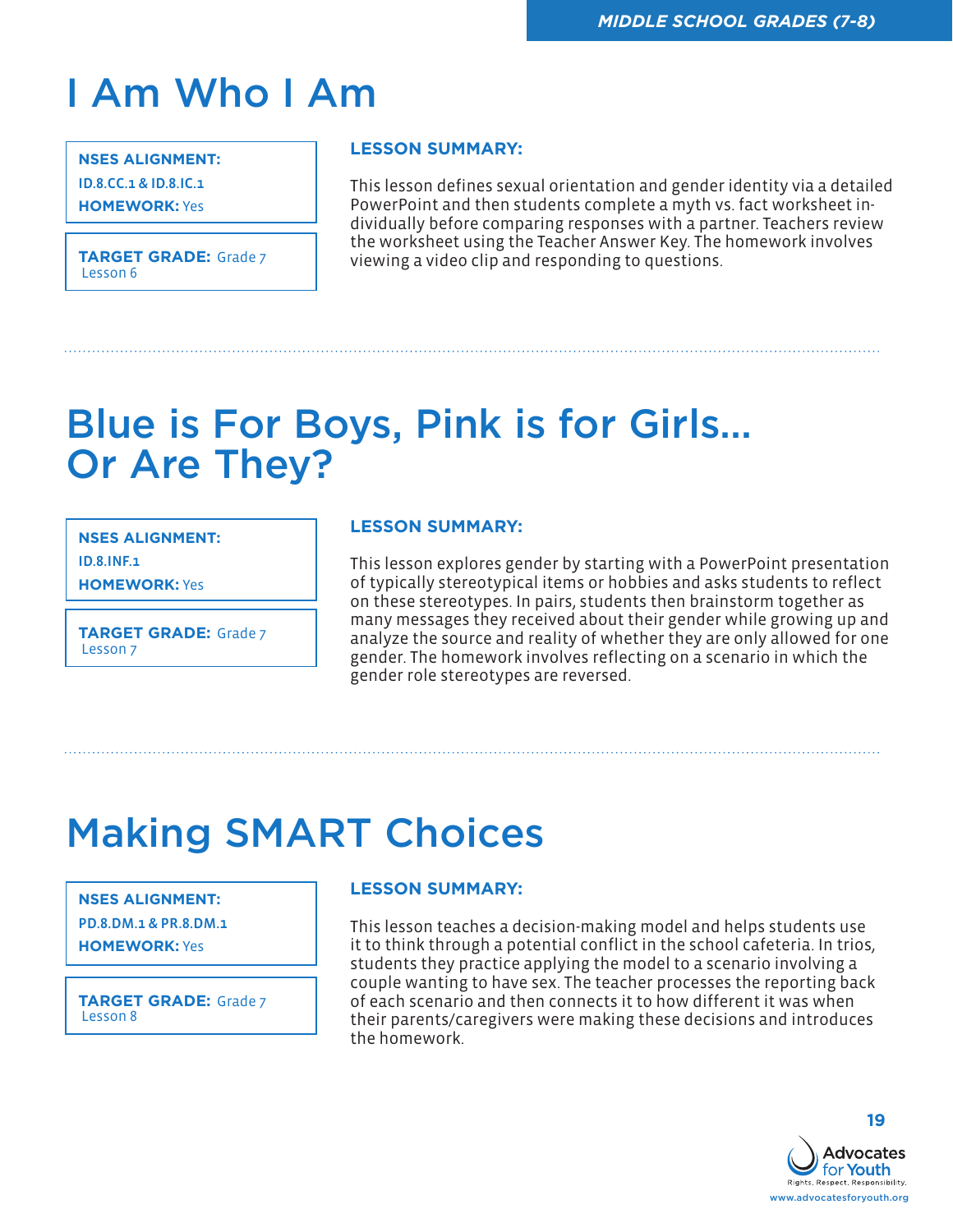# Let's Talk about Sex

#### **NSES ALIGNMENT:**

SH.8.IC.1 & PR.8.IC.2 & PR.8.DM.1 **HOMEWORK:** Yes

**TARGET GRADE:** Grade 7 Lesson 9

### **LESSON SUMMARY:**

This lesson stresses the importance of how we communicate as much as what we communicate and introduces aggressive, passive and assertive communication styles. In small groups, students then practice creating assertive responses for a hypothetical couple communicating about a sexual situation, which is then turned into a scripted role-play. (content not to be used in DCS redacted)

### Being the Change You Want to See in The World

**NSES ALIGNMENT:**  PS.8.SM.1 & PS.8.ADV.1

**HOMEWORK:** Yes

**TARGET GRADE:** Grade 7 Lesson 10

### **LESSON SUMMARY:**

This lesson starts with a reminder about ground rules before students engage in a forced choice activity assessing their opinions about homophobia in their school. Next an anonymous activity asking students to share a name they've been called and how it made them feel transitions into the final activity conducted in trios where students brainstorm ways their school could improve when it comes to creating a safe environment for all learners. The homework is to watch three video clips about students who made a difference in their schools and communities.

### Being Smart, Staying Safe Online

#### **NSES ALIGNMENT:**

HR.8.GS.1 & HR.8.SM.2 & PR.8.DM.1 **HOMEWORK:** Yes

**TARGET GRADE:** Grade 7 Lesson 11

### **LESSON SUMMARY:**

This lesson is reprinted from Common Sense Media and involves students looking at online safety among social networking, gaming and texting/video chatting. Students watch a video and then analyze three scenarios for possible safety concerns. The homework asks students to create a poster teaching young people after strategies to stay safe online.

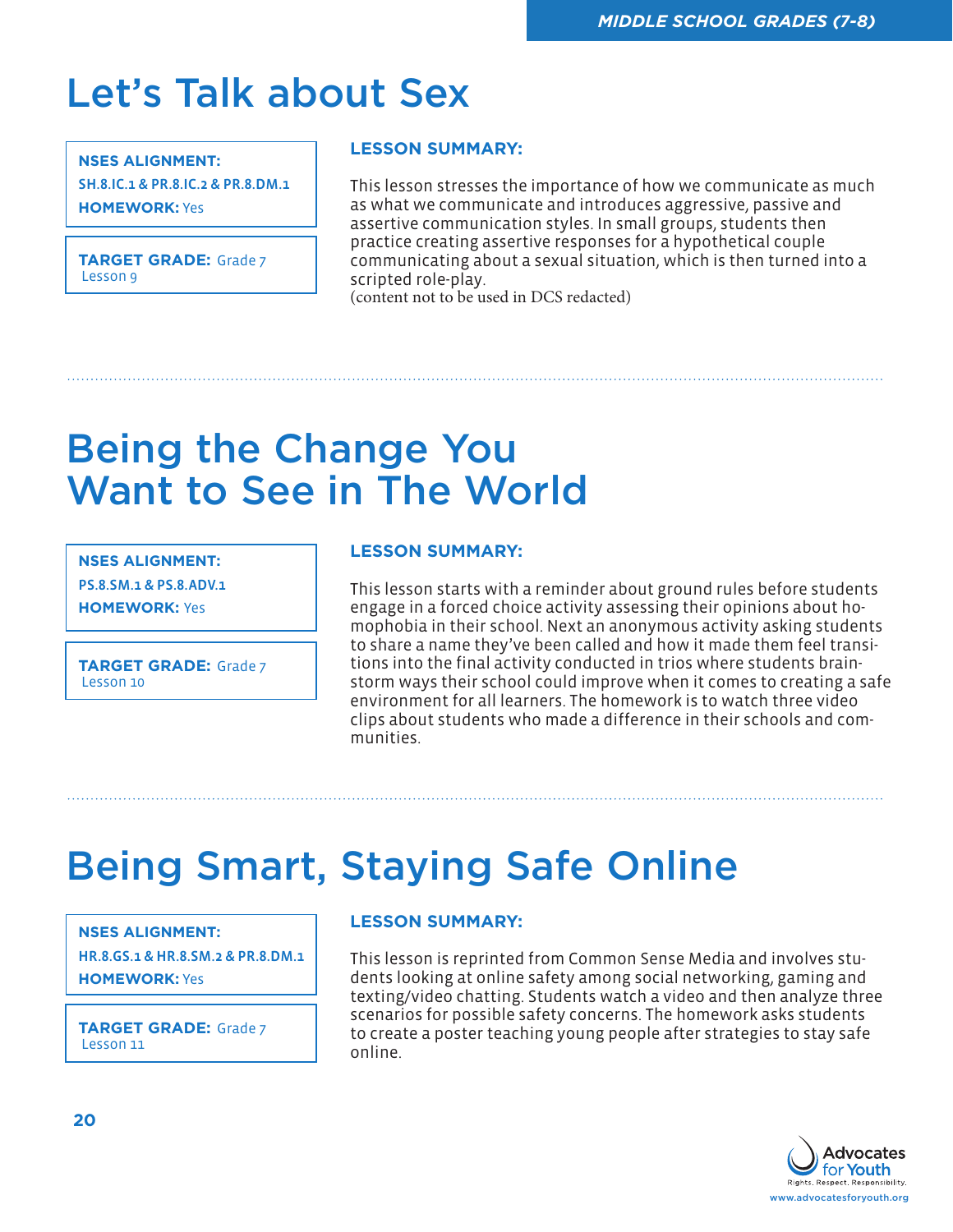### Creating a Safe School: Celebrating All

### **NSES ALIGNMENT:**

ID.8.ADV.1 & ID.8.AI.1 & PS.8.SM.2 **HOMEWORK:** Yes

**TARGET GRADE:** Grade 8 Lesson 1

### **LESSON SUMMARY:**

This lesson looks at key criteria that can make students feel safe or unsafe at school, especially those who identify as LGBTQ. Students then complete an assessment of their school's climate for LGBTQ students and family members and identify strategies the school could use to improve the climate. The homework is watching a video about Athlete Ally and looking at sports figures who identify as LGBTQ.

# The World Around Me

#### **NSES ALIGNMENT:**

PD.8.INF.1 & PR.8.INF.1 & HR.8.INF.1 & SH.8.INF.1

**HOMEWORK:** Yes

Lesson 2

### **LESSON SUMMARY:**

This lesson looks at influences on decision-making by analyzing a scenario and the people who impacted their decision including parents, teachers, friends, media, etc. Students also compare the influences on different genders. The homework is a journaling activity connected to key learnings from the lesson regarding sexuality-related decisions. **TARGET GRADE:** Grade 8

# Healthy or Unhealthy Relationships?

#### **NSES ALIGNMENT:**

HR.8.CC.1 & HR.8.SM.1 & HR.8.CC.2 **HOMEWORK:** Yes

**TARGET GRADE:** Grade 8 Lesson 3

### **LESSON SUMMARY:**

This lesson has students in pairs review a hypothetical relationship and determine if they believe it's healthy or unhealthy and then post it under the corresponding sign. The teacher then processes the results and asks students who believe a relationship is unhealthy to work together to suggest ways it could become healthier. The homework involves students reflecting on three specific celebrity relationships and evaluating how healthy they believe those relationships to be.

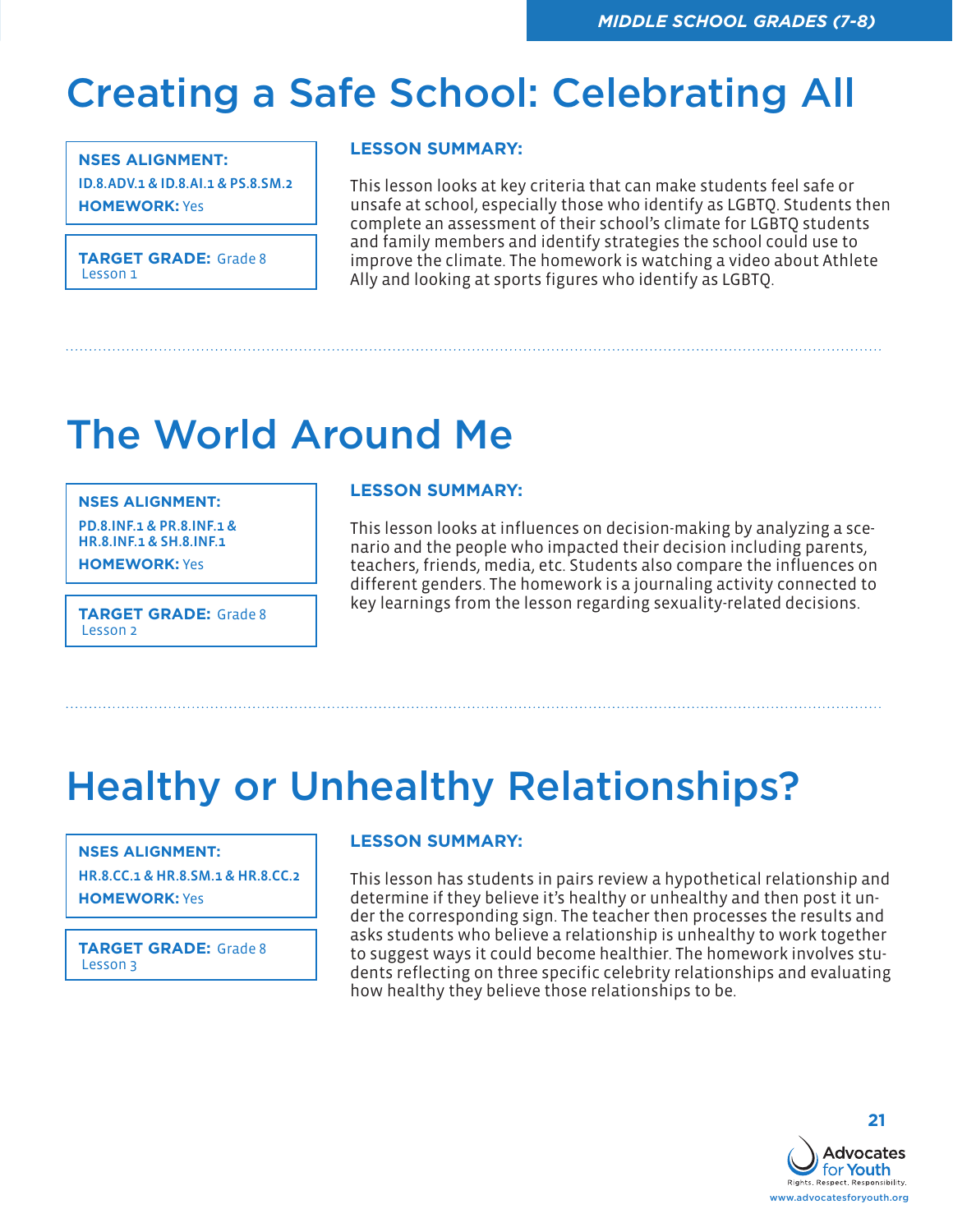### Choose Your Words Carefully

### **NSES ALIGNMENT:**

HR.8.IC. & HR.8.IC.3

**HOMEWORK:** Yes

**TARGET GRADE:** Grade 8 Lesson 4

### **LESSON SUMMARY:**

This lesson reviews why it can be difficult to talk honestly about one's feelings when in relationships. Students in pairs then work to create a conversation given sample responses they can choose from and the teacher reflects on the activity and processes their responses. The homework is viewing a short video about how challenging communicating via text can be.

### We Need to Talk

#### **NSES ALIGNMENT:**

SH.8.IC.1 & PR.8.IC.2

**HOMEWORK:** Yes

**TARGET GRADE:** Grade 8 Lesson 5

#### **LESSON SUMMARY:**

This lesson is about the importance of listening and communicating clearly and students rehearse those skills in pairs with a third students observing and providing feedback. Using a PowerPoint to guide the activity the teacher processes the activity and assigns the homework, which is practice using their listening and communication skills during a conversation with a parent/caregiver.

### Talking Without Speaking: The Role of **Texting in Relationships**

### **NSES ALIGNMENT:**  HR.8.CC.5 & HR.8.INF.2

**HOMEWORK:** Yes

**TARGET GRADE:** Grade 8 Lesson 6

### **LESSON SUMMARY:**

This lesson explores the challenges of communicating clearly solely by text using some examples of when messages can be interpreted in different ways. Students will analyze a scenario in which a couple got into a fight based on a miscommunication via text. The homework is a worksheet designed to have students reflect on their preferences around the use of technology when communicating with a partner.

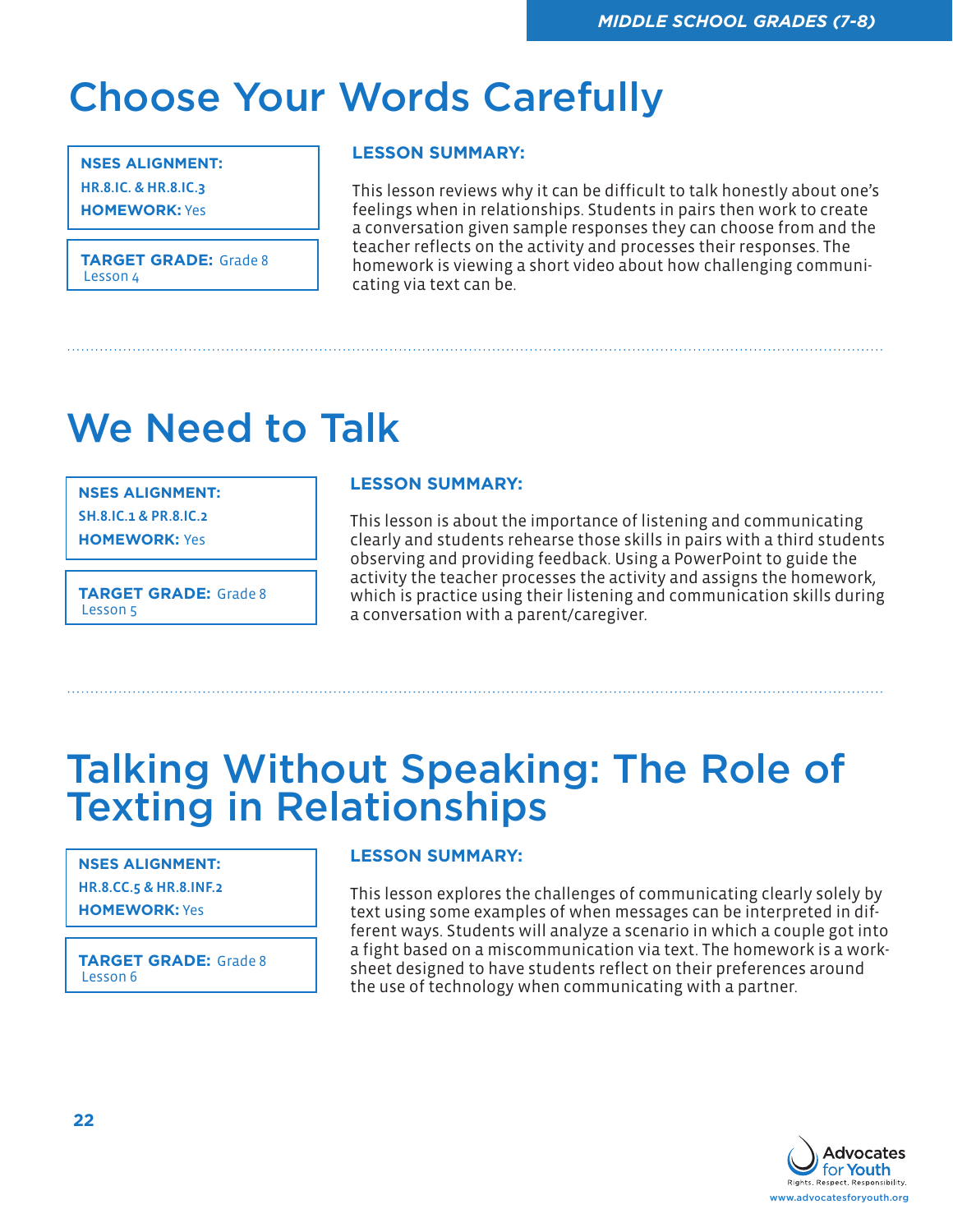### Warning Signs: Understanding Sexual Abuse and Assault

**NSES ALIGNMENT:** 

PS.8.CC.1 & PS.8.AI.1 & PS.8.IC.1 & PS.8.CC.2

**HOMEWORK:** Yes

**TARGET GRADE:** Grade 8 Lesson 7

#### **LESSON SUMMARY:**

This lesson starts with a trigger warning and a reminder about ground rules before starting with a video clip reviewing the key facts about sexual assault and abuse. Students learn about the continuum of abuse focusing on consent, mutual consent, threats, aggression and rape. The lesson ends with another video clip looking at an abusive relationship, the warning signs and how victims can seek help and support. The homework assignment is to visit one of three sexual assault websites for teens and respond to questions about their services.

# Birth Control Basics

#### **NSES ALIGNMENT:**

PR.8.CC.3 & PR.8.CC.4 & PR.8.AI.2 **HOMEWORK:** Yes

**TARGET GRADE:** Grade 8 Lesson 8

### **LESSON SUMMARY:**

This lesson provides information about birth control commonly used by teens by breaking it into three categories – long-acting, short-acting and works right now. Students look at a fertility timeline for a typical 8th grade couple and then students play Two Truths and a Lie while sorting methods into one of the three categories. The homework assignment is to write one thing about condoms anonymously on an index card for use during the next lesson.

### Using Condoms Effectively

#### **NSES ALIGNMENT:**

PR.8.SM.1 & SH.8.SM.1 **HOMEWORK:** Yes

**TARGET GRADE:** Grade 8 Lesson 9

### **LESSON SUMMARY:**

This lesson involves students putting the steps to using a condom correctly in the correct sequence while in small groups and then the teacher demonstrating correct condom use based on their responses. The teacher then shows the internal condom and gives information about ways to reduce risk of infection and pregnancy. The homework assignment is to find examples in the media of people talking about safer sex.

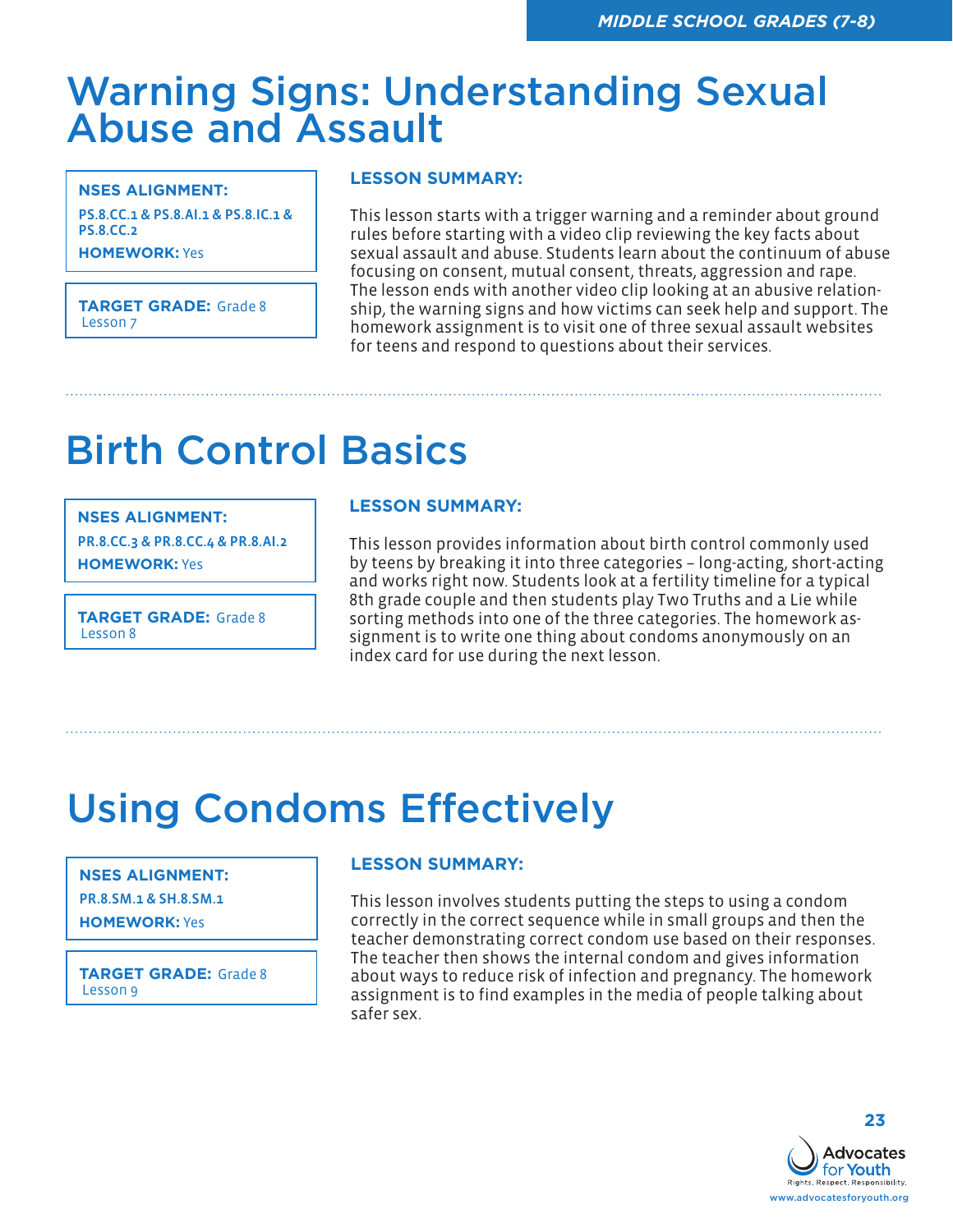### STD Basics: Reducing Your Risks

#### **NSES ALIGNMENT:**

SH.8.GS.1 & SH.8.AI.2

**HOMEWORK:** Yes

**TARGET GRADE:** Grade 8 Lesson 10

### **LESSON SUMMARY:**

This lesson reviews information about decision-making as it relates to preventing STDs by having students complete a worksheet on prevention and transmission. The worksheet includes a question about a personal plan to not transmit infections and in pairs, students share their responses to this question and end by watching the teacher project the STD Clinic locator website and identifying STD testing and treatment resources in their community. The homework assignment is to read a teen-written story about getting tested for STDs and responding to questions.

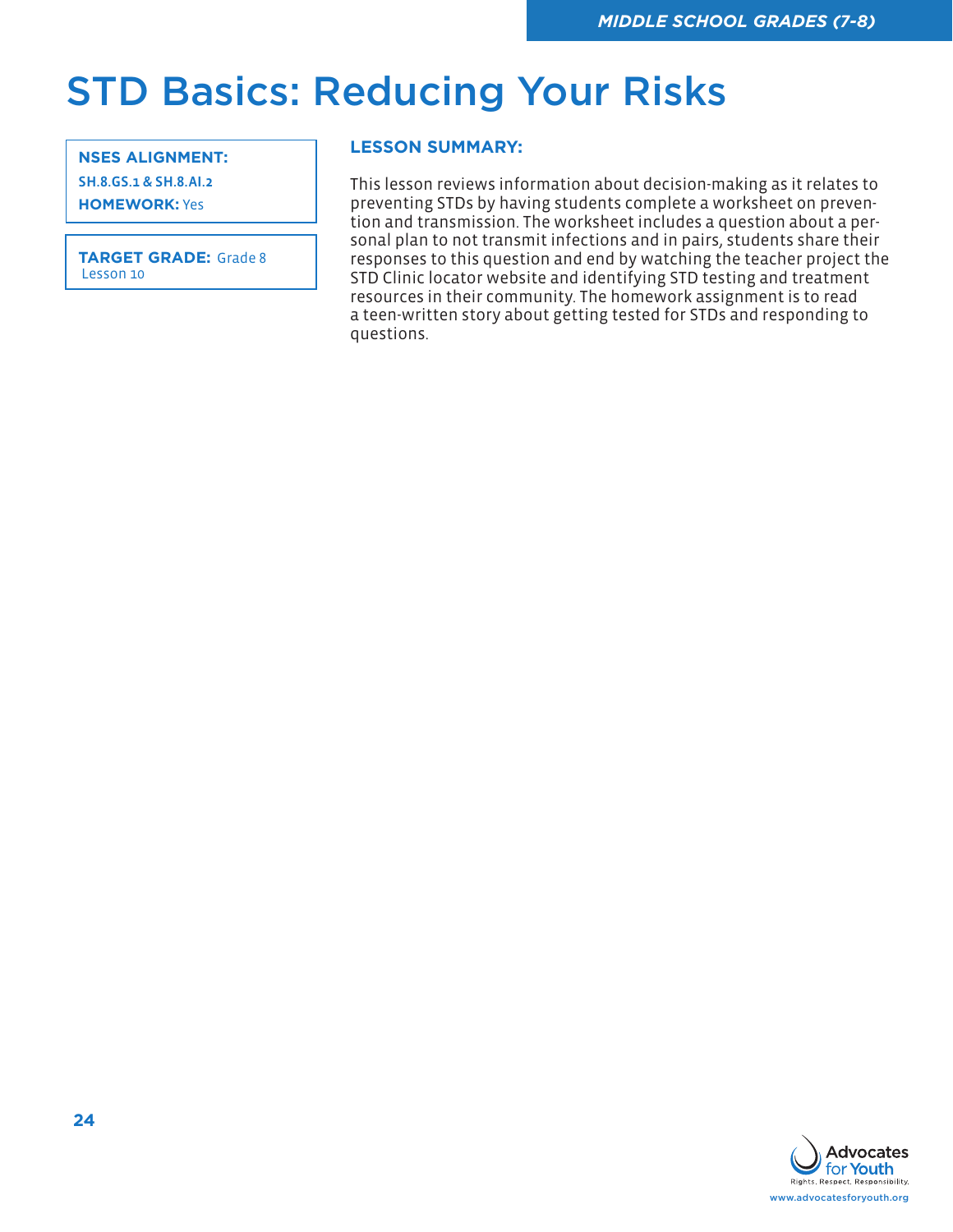### They Love Me…They Love Me Not

#### **NSES ALIGNMENT:**

HR.12.CC.1 & PS.12.INF. 1

**HOMEWORK:** Yes

**TARGET GRADE:** Grade 9 Lesson 1

### **LESSON SUMMARY:**

This lesson uses a short video showing three different teen relationships and asks students to analyze each couple. In trios, students then analyze two scenarios and create advice for the characters including telling them where they can get support if they feel the relationship is abusive. The homework is listening to a youth podcast from a teen whose older sister was in an abusive relationship.

### How Well Do I Communicate With Others?

**NSES ALIGNMENT:** 

PR.12.IC.1

**HOMEWORK:** Yes

**TARGET GRADE:** Grade 9 Lesson 2

### **LESSON SUMMARY:**

This communication lesson starts with a brief drawing activity completed by students in pairs to assess their own listening and communicating and analyze what strategies are effective or ineffective and why. In trios, students then look at a scenario with a couple trying to communicate about sexual decision-making and one student providing observations about their strategies. The homework assignment is to analyze an example of communication found in the media.

### It Wasn't My Fault

### **NSES ALIGNMENT:**

PS.12.AI.1 & PS.12.IC.1 & PS.12.AI.2 & PS.12.CC.4

**HOMEWORK:** Yes

**TARGET GRADE:** Grade 9 Lesson 3

### **LESSON SUMMARY:**

This lesson includes a presentation by rape survivors brought in from a community agency and includes Guides for Teachers in Selecting Guest Speakers as well as advance preparation to connect with the school counselor. Students are asked to prepare questions in advance and guidance is provided for facilitating the panel of guest speakers to maximize impact and minimize any triggering for students in the room. The homework assignment is to identify two reliable websites for young people who have experienced sexual assault.

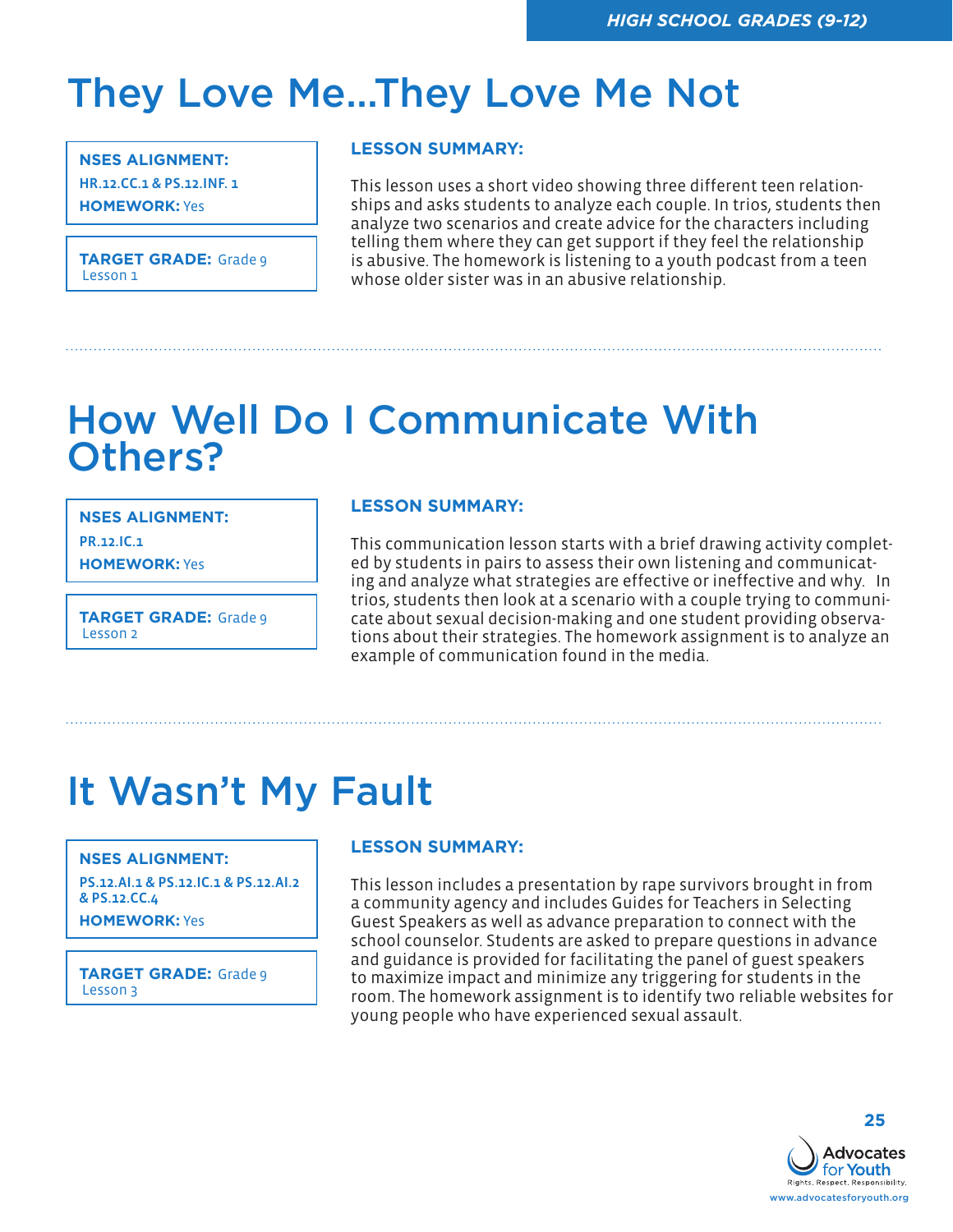### Sexual Orientation, Behavior and Identity: How I Feel, What I Do, and Who I Am

**NSES ALIGNMENT:**  ID.12.CC.2 **HOMEWORK:** Yes

**TARGET GRADE:** Grade 9 Lesson 4

#### **LESSON SUMMARY:**

This lesson introduces the concept of "yellow flag" language (with accompanying Teacher's Guide) while teasing apart one's attractions to others, one's behaviors and one's self-identity. Next students complete a myth and fact worksheet and compare their answers in pairs before teachers use the Teacher's Guide to process their responses. The homework involves identifying and reflecting on key learnings from individuals known to the student who identify as a range of different sexual orientations.

# Understanding Gender

**NSES ALIGNMENT:**  ID.12.CC.1

**HOMEWORK:** Yes

**TARGET GRADE:** Grade 9 Lesson 5

### **LESSON SUMMARY:**

The lesson defines gender, biological sex, differences of sexual development, cisgender, transgender and gender identity and then students brainstorm gender scripts for people assigned male at birth and people assigned female at birth. Using a paired activity to describe a picture of a person without using anything related to gender to help their partner guess the gender further reinforces the extent our society bases most things on gender. The homework involves students watching and responding to questions about a clip from the tv show "I Am Jazz".

### Decisions, Decisions

#### **NSES ALIGNMENT:**

PD.12.DM.1 & PR.12.D M.1 & SH.12. DM<sub>1</sub>

**HOMEWORK:** Yes

**TARGET GRADE:** Grade 9 Lesson 6

### **LESSON SUMMARY:**

This lesson has students engage in an activity to practice making decisions in rapid succession and then reflect on the factors that impacted their choices. The lesson introduces the DOGMA decision-making model with an example involving eating a donut and has students apply the model to a scenario involving a teen couple deciding about sex. The homework is to teach their parent/caregiver the DOGMA decision-making model and review a decision this adult has made using this model.

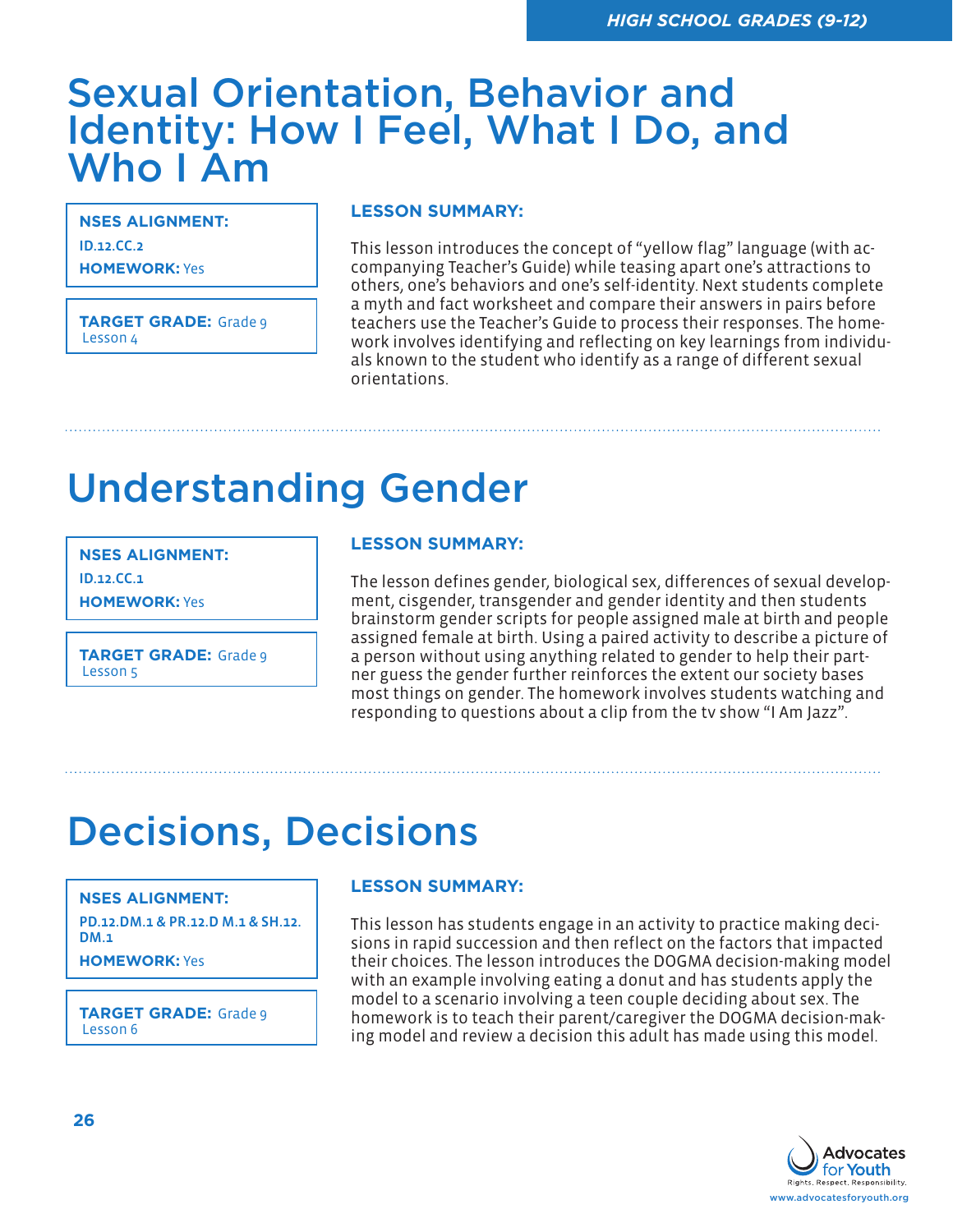### Sexual Decision Making

#### **NSES ALIGNMENT:**

PR.12.INF.1 & HR.12.CC. 2 & HR.12. IC.2 & HR.12.SM.1 **HOMEWORK:** Optional

**TARGET GRADE:** Grade 9 Lesson 7

### **LESSON SUMMARY:**

This lesson was adapted and reprinted with permission from the Unitarian Universalist Association's Our Whole Lives Grades 7-9 curriculum and has students reflect on a handout looking at their readiness to be sexually intimate with another person as a starting activity. Then students work in small groups to create and practice a role-play that they eventually conduct for the whole class followed by the teacher processing the various characters' decisions. The lesson concludes with the teacher reinforcing the take-home points about the importance of students' clarifying their own decisions about sex so they can clearly communicate them with future partners.

### Planning and Protection: Avoiding and Managing STD's

**NSES ALIGNMENT:** 

SH.12.INF.1 & SH.12.GS. 1 **HOMEWORK:** Yes

**TARGET GRADE:** Grade 9 Lesson 8

### **LESSON SUMMARY:**

This lesson uses a classic "don't pass it along" STD game with premarked index cards and three paired discussions to mimic transmission of infections. Teachers then process the activity very intentionally to produce a list of themes focused on risk reduction strategies which small groups then create a commercial about for the rest of the class. The homework involves students conducting interviews about STD testing and treatment.

### What If…?

#### **NSES ALIGNMENT:**

PR.12.CC.4; PR.12.CC.5 ; PR.12. INF.2; PR.12.IN F.3; PR.12.AI.3; PR.12.AI.4

**HOMEWORK:** Yes

Lesson 9

### **LESSON SUMMARY:**

This lesson starts with a short video about unintended pregnancy and looks at specifics around pregnancy testing. Then in small groups, students brainstorm and analyze the three available options for people experiencing an unintended pregnancy namely becoming a parent, adoption and abortion. A short video on adoption concludes the lesson and students need to hunt for specific information about pregnancy on **TARGET GRADE:** Grade 9 three teen sexual health websites for homework.

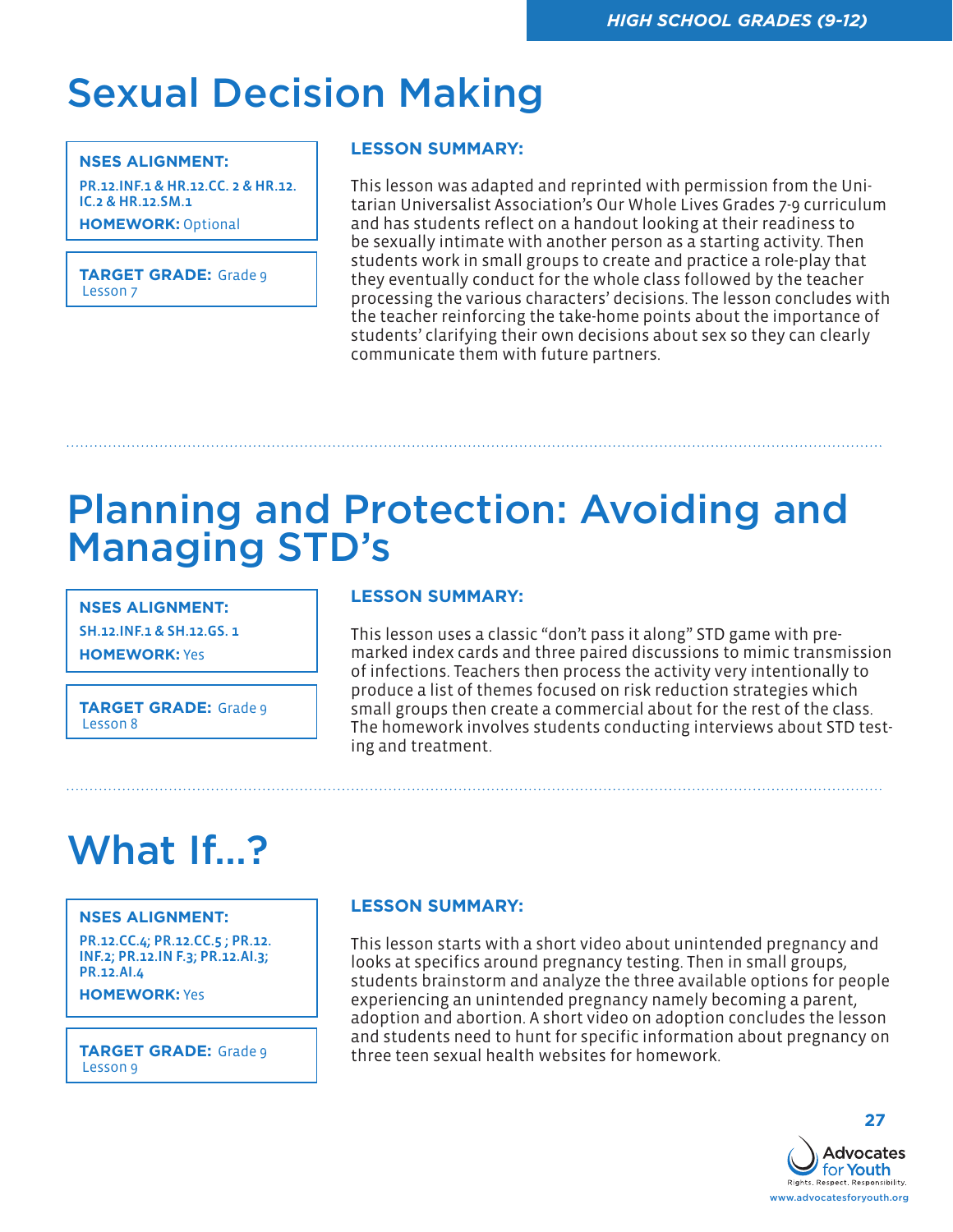### STD Smarts

#### **NSES ALIGNMENT:**

SH.12.CC.1; SH.12.CC.2; SH.12.AI.2 **HOMEWORK:** Yes

**TARGET GRADE:** Grade 9 Lesson 10

### **LESSON SUMMARY:**

This lesson uses the popular game, Jeopardy, to review key sexual health content related to STDs including testing, symptoms, risk behaviors and accessing treatment. The exit slip has students reflect on two new facts about STDs they learned and the homework is to analyze two different sources of information about STDs for teens, one that is misleading and one that is accurate.

### Creating Condom Confidence

#### **NSES ALIGNMENT:**

PR.12.SM.1 & SH.12.SM. 2

**HOMEWORK:** Yes

**TARGET GRADE:** Grade 9 Lesson 11

#### **LESSON SUMMARY:**

This lesson has students review the steps to using condoms correctly by the teacher modeling how to use condoms correctly. Then students practice placing a condom on a penis model or banana in pairs using an 11-step process and rating each other about ability to use each step and in the correct order. (content not to be used in DCS redacted)

### Rights, Respect, Responsibility: Don't Have Sex Without Them

#### **NSES ALIGNMENT:**

HR.12.CC.3; HR.12.INF. 2; PS.12. CC.3 **HOMEWORK:** Yes

**TARGET GRADE:** Grade 10 Lesson 1

### **LESSON SUMMARY:**

This lesson uses two video clips to examine the issue of consent including one with a Consent Bot that examines how consent should and should not look in different situations. In pairs, students then create a role-play about one of five different scenarios involving two partners needing to communicate about consent. Those role-plays are performed and analyzed by the class and the homework involves students reflecting on different personal situations in which they were asking for or asked to give consent.

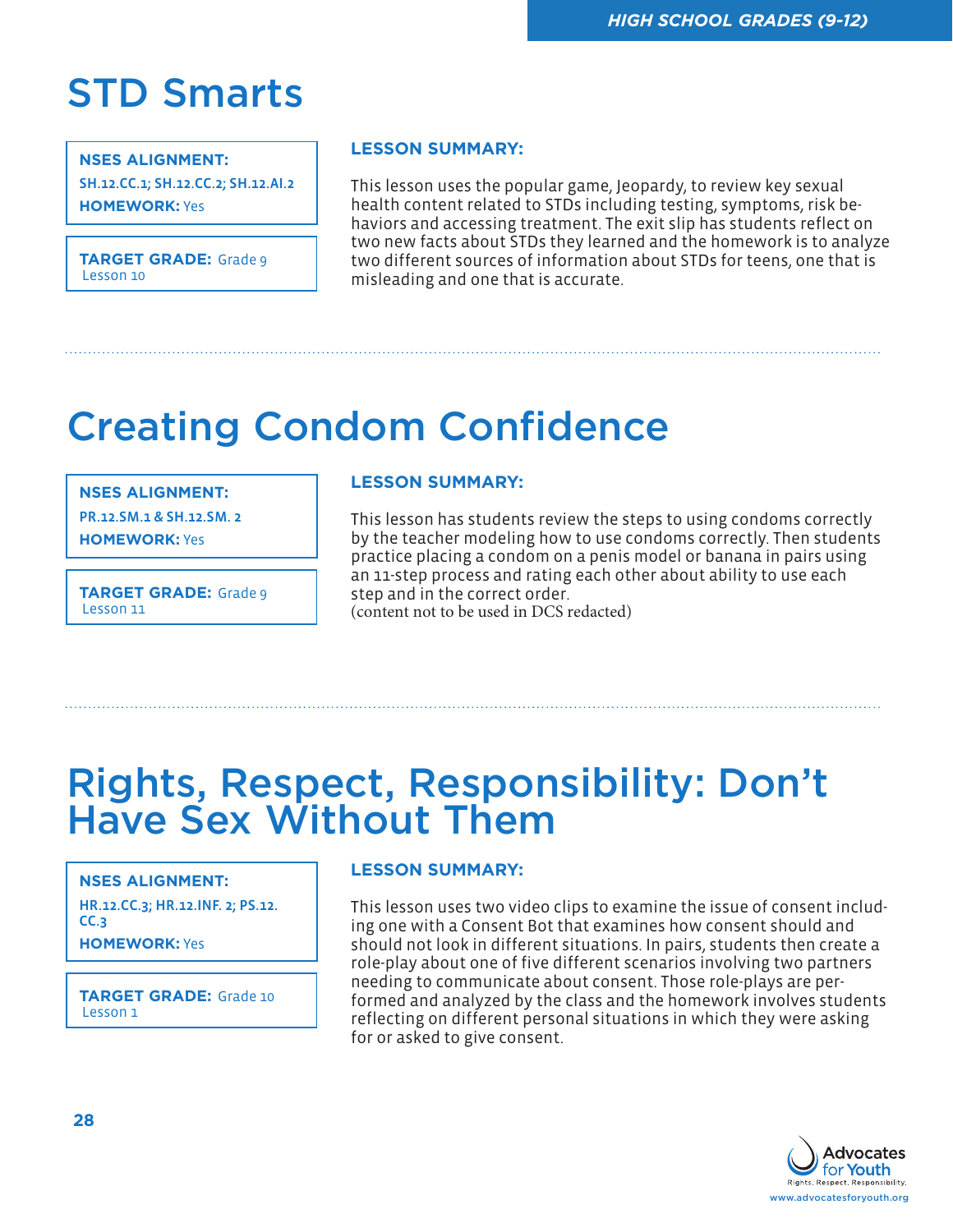### Know Your Options

#### **NSES ALIGNMENT:**

PR.12.CC.1 & PR.12.CC.2

**HOMEWORK:** None

**TARGET GRADE:** Grade 10 Lesson<sub>2</sub>

### **LESSON SUMMARY:**

This lesson has students brainstorm all of the factors that might contribute to a teen's use of contraception and then, in small groups, use a hypothetical teen and enter in their personal information to a website that will recommend the most effective forms of contraception based on their lifestyle. Next each group is given a "wrench" that may get in the way of their character using contraception and they need to brainstorm how to overcome that wrench. A teacher's guide to processing the character worksheets and "wrenches" is also included.

## We All Have Rights

#### **NSES ALIGNMENT:**

PR.12.CC.3 & SH.12.CC.3

**HOMEWORK:** Optional

**TARGET GRADE:** Grade 10 Lesson 3

### **LESSON SUMMARY:**

This lesson begins with a quiz to assess students' understanding of youth sexual health rights and then continues with an in-depth scenario about a youth who becomes pregnancy unintentionally. Students examine the actions of each character in the scenario and discuss their impacts on the outcome. The optional homework is a list of questions about minor's rights in their state with specific websites where they can find the answers. A teacher's guide to the initial assessment is also included.

### Let Me Tell You

#### **NSES ALIGNMENT:**

SH.12.INF.1 & SH.12.IC.1 **HOMEWORK:** Yes

Lesson 4

### **LESSON SUMMARY:**

In this lesson students reflect on their own communication style through an activity looking at bringing up difficult subjects or not. Then students create role-plays that involve communicating about STDs when couples are involved romantically. The homework asks students **TARGET GRADE:** Grade 10 to research STD testing options in their community via a worksheet.



**29**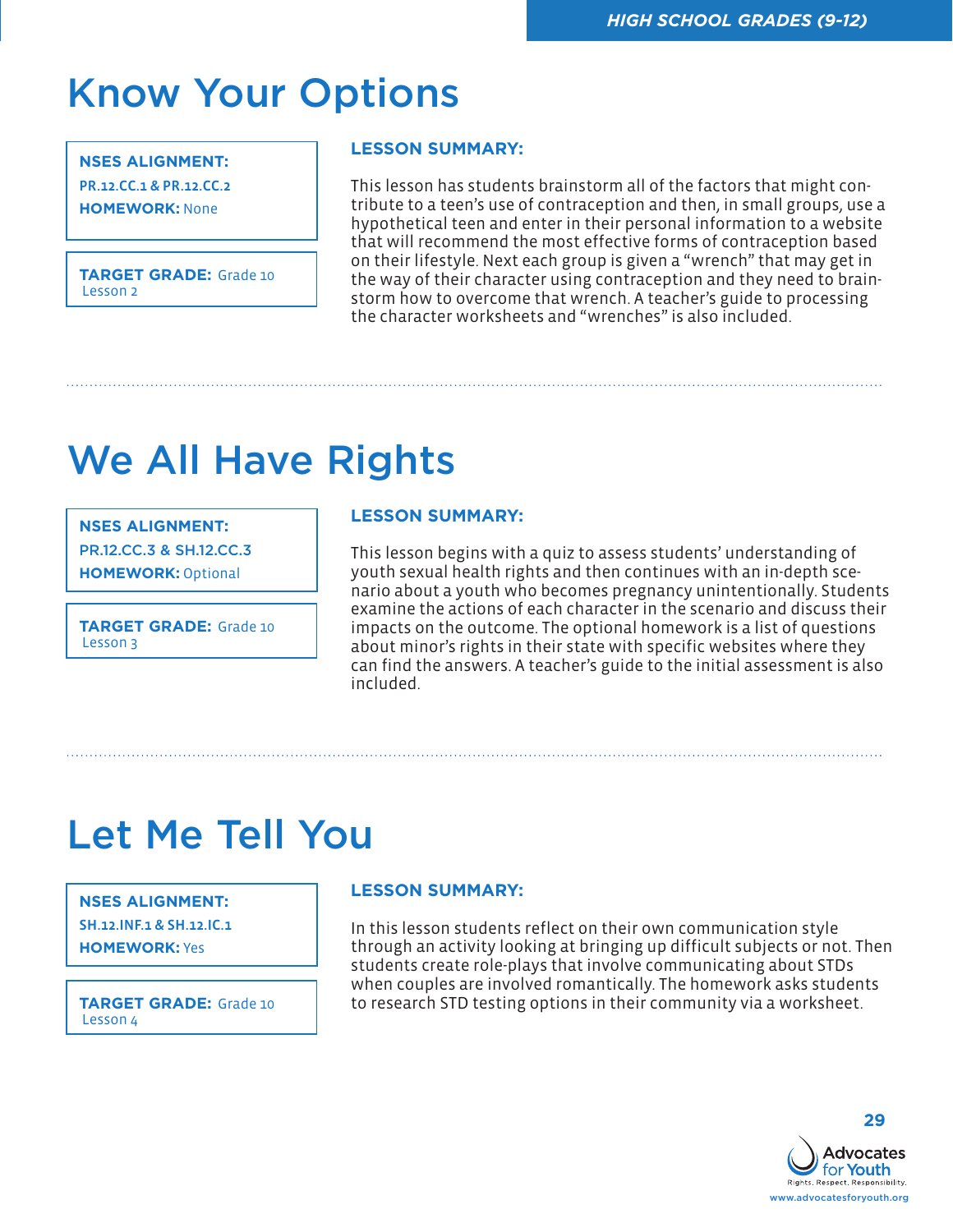### Using Technology Respectfully and Responsibly

**NSES ALIGNMENT:**  HR.12.CC.4 & HR.12.SM.2

**HOMEWORK:** Yes

**TARGET GRADE:** Grade 10 Lesson 5

### **LESSON SUMMARY:**

This lesson reviews information about sexting and laws across the US. Students then analyze three scenarios and create advice for the characters based on their understanding of sexting laws. The homework activity involves a worksheet to track sharing information about sexting with four friends.

# Our Space, Safe Space

#### **NSES ALIGNMENT:**

ID.12.SM.1; ID.12.ADV.1; PS.12. ADV.1

**HOMEWORK:** Yes

**TARGET GRADE:** Grade 10 Lesson 6

### **LESSON SUMMARY:**

This lesson explains what lobbying is and has students prepare to lobby their principal for a new school mascot in teams. Students use the information about an effective lobbying campaign to create a sample request of their principal to improve the school climate for students who are LGBTQ. The homework assignment is on the last two Power-Point slides associated with the lesson and involves group projects and research.

### Trust it or Trash It? Finding Accurate Sex Ed Info

#### **NSES ALIGNMENT:**

PR.12.AI.1 & PR.12.AI.2

**HOMEWORK:** None

**TARGET GRADE:** Grade 10 Lesson 7

### **LESSON SUMMARY:**

This lesson helps students understand criteria by which a website would be considered accurate and reliable and then in small groups, assess one of 8 common teen sexual health website using that same criteria. Once groups have completed their assessment, each small group reports back including their opinion about whether the website should be "trusted" or "trashed" when it comes to youth sexual health.

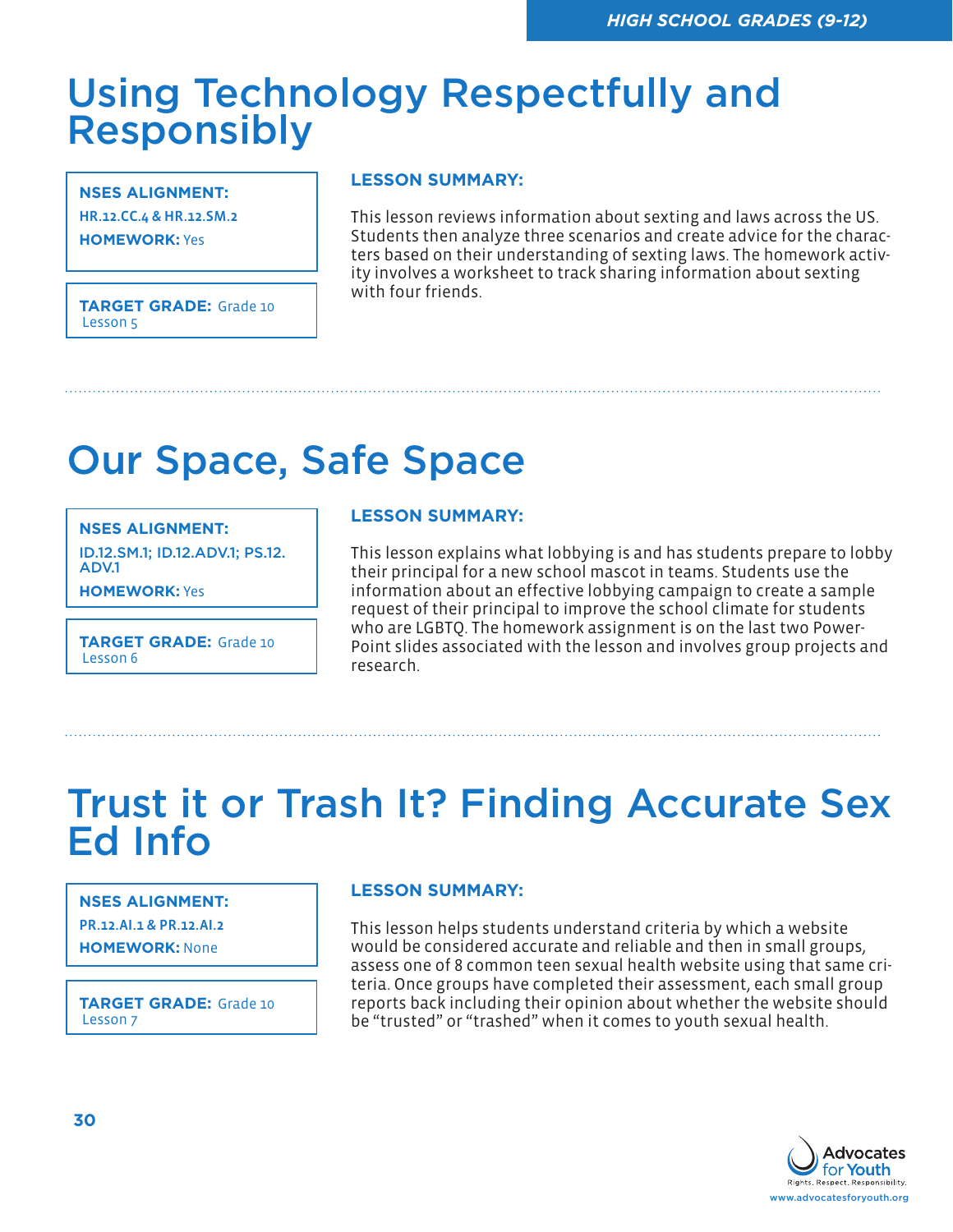### How Do You See Me?

**NSES ALIGNMENT:**  PD.12.INF.1 **HOMEWORK:** None

### **LESSON SUMMARY:**

This powerful lesson examines the preconceived notions students have about various categories of people by using an activity involving stereotypes and reflection. Through large group discussion, students then look at the connection between negative self-image and sexual decision making and end with creating an affirming message for students<br>**TARGET GRADE:** Grade 11 who might not feel confident about who they are.<br>Lesson 1

### My Boundaries

**NSES ALIGNMENT:** 

HR.12.IC.2 & HR.12.SM.1

**HOMEWORK:** None

**TARGET GRADE:** Grade 11 Lesson<sub>2</sub>

### **LESSON SUMMARY:**

This lesson starts by defining boundaries and then students anonymously complete a worksheet rating their own comfort engaging in a variety of activities that might or might not cross people's personal boundaries. Then the worksheets are collected, shuffled and redistributed so that students represent another student's opinions when the activity is processed. Then students pair up and look at different responses to the same question and problem-solve how two people might rectify that situation if they were friends or dating with a particular focus on consent.

### Is It Abuse If…?

#### **NSES ALIGNMENT:**

HR.12.IC.1; PS.12.CC.1; & PS.12. IC.2

**HOMEWORK:** None

**TARGET GRADE:** Grade 11 experiencing any kind of abuse.

### **LESSON SUMMARY:**

This lesson defines five different types of abuse and then students brainstorm behaviors that could be classified as fitting in each category. Students then individually complete a worksheet looking at seven scenarios and determining whether it is abuse or not. The lesson ends with a short video that focuses on getting support for people who are

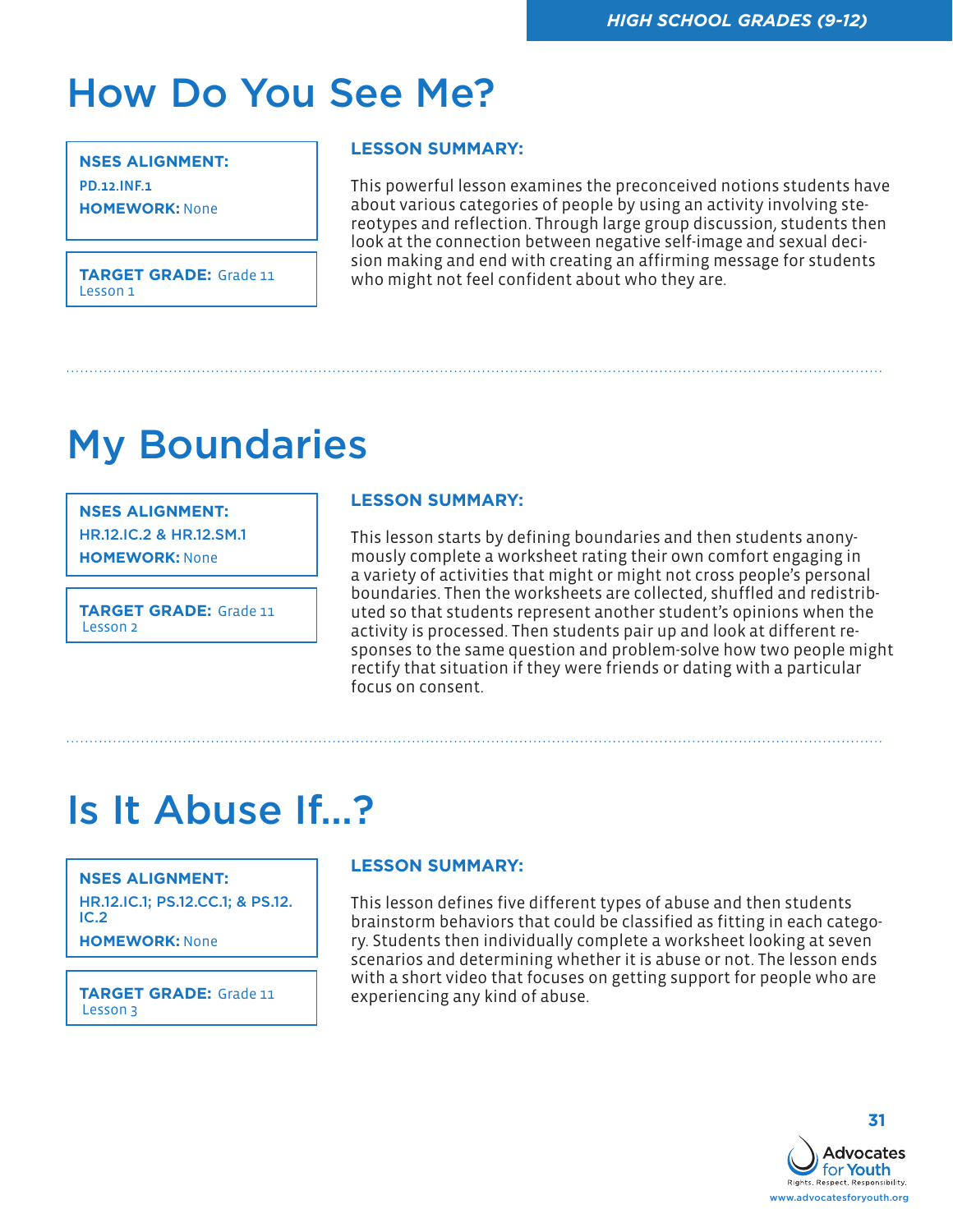# Wanted: Qualified Parent

**NSES ALIGNMENT:**  PR.12.DM.2 **HOMEWORK:** None

**TARGET GRADE:** Grade 11 Lesson 4

### **LESSON SUMMARY:**

This lesson has students create a classified ad for the important qualities of being a good parent. Then, in small groups, students are to imagine working for an adoption agency and given a variety of parent applicants from whom they need to determine who will be granted the right to adopt a current available child. Particular attention is paid to how difficult parenting is for people of any age and that all parents need our support, especially young parents and young families.

### Gender and Sexual Orientation: Understanding the Difference

**NSES ALIGNMENT:** 

ID.12.CC.1 & ID.12.INF.1

**HOMEWORK:** None

Lesson 5

### **LESSON SUMMARY:**

This lesson defines sexual orientation, biological sex, gender and gender identity and then students engage in a brainstorming activity comparing the pros and cons of being any gender or sexual orientation. Processing of the activity focuses on how everyone has more in com-**TARGET GRADE:** Grade 11 mon than we do differences.

### What are My Reproductive Rights?

#### **NSES ALIGNMENT:**

PR.12.CC.6

**HOMEWORK:** None

**TARGET GRADE:** Grade 12 Lesson 1

### **LESSON SUMMARY:**

This lesson involves six scenarios, which are each assigned to a small group, in which students need access to the internet to research the answers to minors' rights in their state. Then each group presents their findings and time is spent discussing each. Topics covered include minors' rights to abortion, pregnant students being excluded from PE class and establishing paternity and a list of recommended websites is included to guide student research.

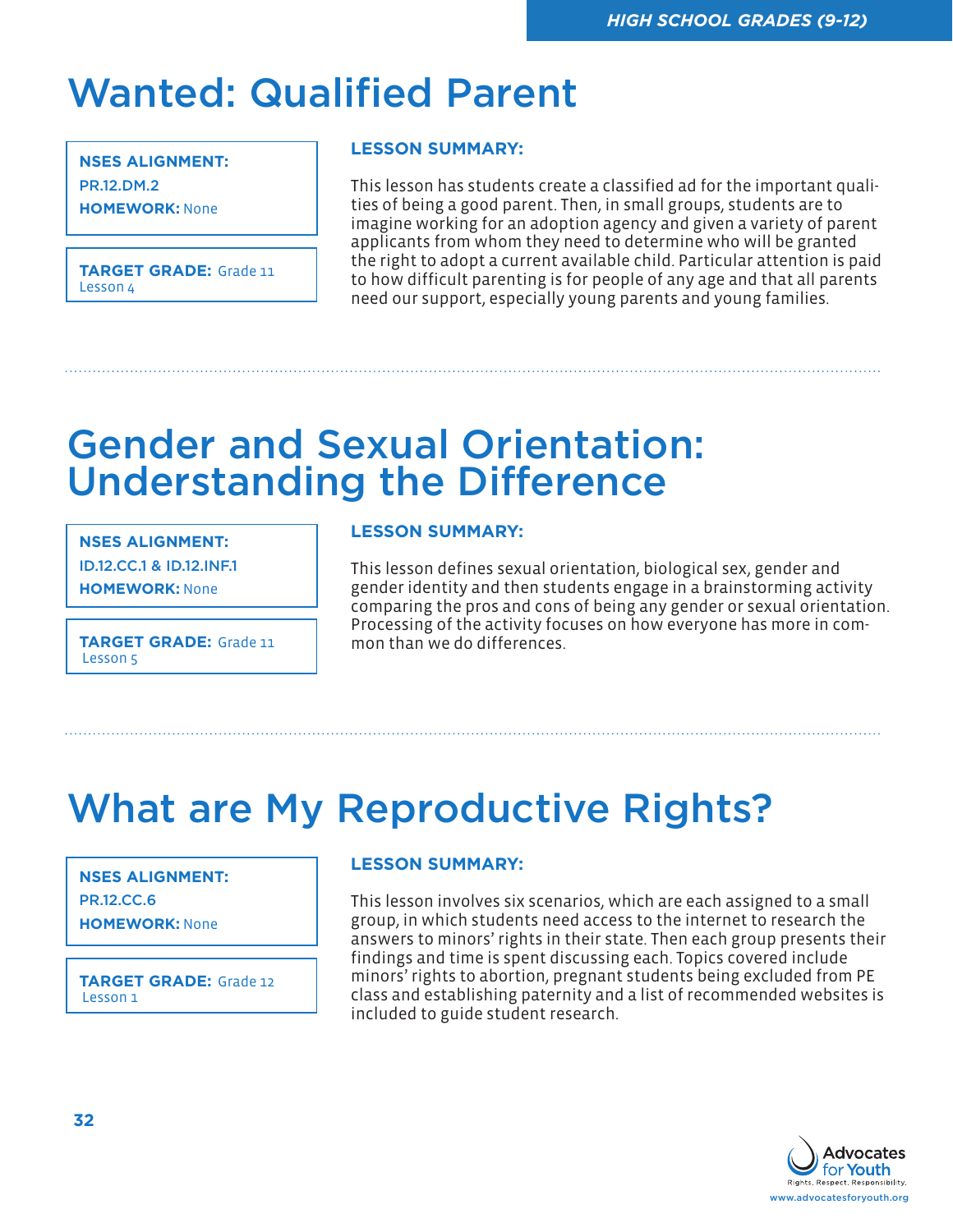# My Life, My Decisions

#### **NSES ALIGNMENT:**

PD.12.CC.1 & PR.12.INF.1 **HOMEWORK:** None

**TARGET GRADE:** Grade 12 **TEXACT ACCOUNT**<br>**TRACKLE TARGET GRADE:** Grade 12 **TEXACT ACCOUNT** Lesson 2

### **LESSON SUMMARY:**

In this lesson students complete a worksheet to determine who they would share personal information about their sex life with and why. In pairs, students then reflect on how they decided who they would share the information with versus their results. This criteria is then utilized to review a PowerPoint that looks at a variety of decisions young people

## Sexual Rights: Who Decides?

#### **NSES ALIGNMENT:**

PS.12.CC.2 & PS.12.INF.2

**HOMEWORK:** None

**TARGET GRADE:** Grade 12 Lesson 3

#### **LESSON SUMMARY:**

This lesson mimics the real life scenario of a senior having sex with a first year student as part of a "game" and being found guilty of rape by assigning roles and having a mock trial. Students are given a wide range of roles and there is extensive guidance for the teacher about how to process the activity effectively. A resource list of support services for those who have survived sexual assault is distributed to end the lesson.

# Getting Savvy About STD Testing

### **NSES ALIGNMENT:**  SH.12.SM.1 & SH.12.ADV.1 **HOMEWORK:** None

**TARGET GRADE:** Grade 12 Lesson 4

### **LESSON SUMMARY:**

This lesson starts with a zombie PSA showing the importance of STD testing and has student brainstorm all of the reasons why a young person might choose to get tested or choose not to get tested for infections. In small groups, students then come up with a reason that might work to convince someone who did not want to get tested for STDs to go ahead and get tested, to identify an STD testing location in their community using a website and those results are shared with the large group. The lesson ends with a short video about the importance of youth-friendly health care to ensure a positive experience for youth seeking sexual health care.